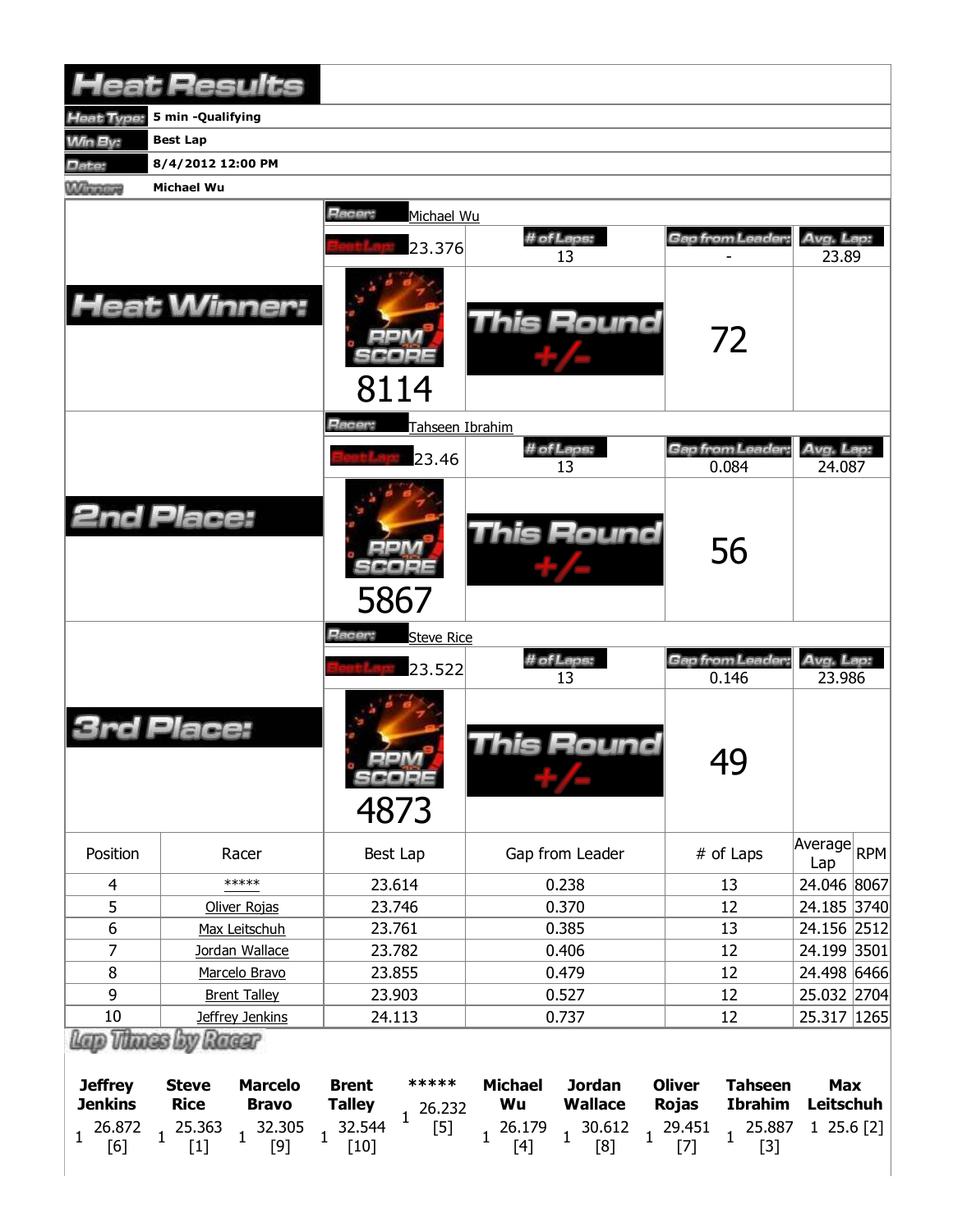| <b>Jeffrey</b><br>Jenkins          | <b>Steve</b><br><b>Rice</b>       | <b>Marcelo</b><br>Bravo         | <b>Brent</b><br><b>Talley</b>    | $*****$<br>$2^{24.484}$ | <b>Michael</b><br>Wu              | Jordan<br><b>Wallace</b> | <b>Oliver</b><br><b>Rojas</b> | Tahseen<br><b>Ibrahim</b>         | <b>Max</b><br>Leitschuh                     |
|------------------------------------|-----------------------------------|---------------------------------|----------------------------------|-------------------------|-----------------------------------|--------------------------|-------------------------------|-----------------------------------|---------------------------------------------|
| 2 28.668<br>$\lceil 10 \rceil$     | 25.088<br>$\overline{2}$<br>$[7]$ | 2 25.879<br>[8]                 | $2^{26.219}$<br>$[9]$            | $[5]$<br>24.609         | 24.325<br>$\overline{2}$<br>$[4]$ | $2^{24.289}$<br>$[3]$    | $2^{24.242}$<br>$[2]$         | 24.23<br>$\overline{2}$<br>$[1]$  | 24.817<br>[6]                               |
| $3^{25.497}$<br>$[9]$              | $3^{24.113}$<br>$[2]$             | 3 25.269<br>[8]                 | 3 25.589<br>$[10]$               | [6]<br>25.055           | $3^{24.335}$<br>$[5]$             | $3^{24.245}$<br>[4]      | $3^{24.298}$<br>$[3]$         | 3 23.899<br>$[1]$                 | 3 24.589<br>[7]                             |
| 25.301<br>$[10]$                   | 24.02<br>4<br>$[2]$               | 25.015<br>$\overline{4}$<br>[8] | $4^{25.184}$<br>$[9]$            | $[7]$<br>5 23.969       | 24.055<br>4<br>$[3]$              | 4 24.058<br>$[4]$        | 4 24.226<br>[6]               | 23.875<br>$\overline{4}$<br>$[1]$ | 24.124<br>$\lceil 5 \rceil$                 |
| $5^{25.625}$<br>[10]               | $5^{23.782}$<br>$[1]$             | 24.656<br>5<br>[8]              | 5 24.769<br>$[9]$                | [4]<br>24.138           | 23.8<br>5<br>$[2]$                | 24.071<br>5<br>[6]       | 5 24.809<br>$[7]$             | $5^{23.805}$<br>$[3]$             | 5 23.993<br>$[5]$                           |
| 25.928<br>$[10]$                   | $6^{23.727}$<br>$[2]$             | 24.399<br>6<br>[8]              | $6^{24.721}$<br>$[9]$            | 6<br>[4]<br>23.922      | $6^{23.651}$<br>$[1]$             | 24.752<br>6<br>[6]       | 6 24.709<br>$[7]$             | 25.486<br>6<br>$[3]$              | 24.399<br>$[5]$                             |
| 25.57<br>[10]                      | 23.657<br>$[2]$                   | $7^{24.318}$<br>[8]             | $7^{24.713}$<br>$[9]$            | [4]<br>8 23.768         | 23.609<br>$[1]$                   | 7 24.754<br>$[7]$        | 7 23.943<br>$[5]$             | 24.862<br>$\overline{7}$<br>$[3]$ | 24.165<br>$\overline{7}$<br>[6]             |
| $8^{24.473}$<br>$\lceil 10 \rceil$ | 23.703<br>8<br>$[3]$              | 8 24.004<br>$[7]$               | $8^{24.232}$<br>$[9]$            | $[4]$<br>9 23.649       | 23.415<br>8<br>$[1]$              | 8 24.089<br>[8]          | 8 24.109<br>$[5]$             | 23.652<br>8<br>$[2]$              | 24.119<br>8<br>[6]                          |
| $9^{24.543}$<br>$\lceil 10 \rceil$ | 9 23.707<br>[4]                   | 9 24.158<br>[8]                 | 24.25<br>$\overline{9}$<br>$[9]$ | $[2]$<br>10 23.625      | 24.71<br>9<br>$[1]$               | 9 23.907<br>[6]          | 9 24.138<br>$[7]$             | 9 24.743<br>$[3]$                 | 23.761<br>$\mathsf{q}$<br>$\lceil 5 \rceil$ |
| 24.113<br>10<br>[9]                | 23.522<br>10<br>$[2]$             | 10 23.855<br>[6]                | 10 26.865<br>$[10]$              | $[3]$<br>11 23.785      | 23.668<br>10<br>$[1]$             | 10 24.241<br>$[7]$       | $10^{23.96}$<br>[8]           | 10 23.717<br>$[4]$                | 23.88<br>10<br>[5]                          |
| 24.552 11<br>[9]                   | 25.341<br>$[2]$                   | 24.023<br>11<br>[6]             | 11 24.904<br>$[10]$              | $[3]$<br>12 23.939      | 11 23.746<br>$[1]$                | 23.997<br>11<br>[8]      | $11^{23.858}$<br>$[7]$        | 23.784<br>11<br>$[4]$             | 24.047<br>11<br>$\lceil 5 \rceil$           |
| 12 24.217<br>$[10]$                | 12 23.563<br>$[2]$                | 23.907<br>12<br>[8]             | 12 23.903<br>$[9]$               | [4]<br>13 23.614        | 12 23.994<br>$[1]$                | 12 23.782<br>$[7]$       | 12 23.746<br>$[5]$            | 23.535<br>12<br>$[3]$             | 23.896<br>12<br>[6]                         |
| 13                                 | 13 23.606<br>$\lceil 3 \rceil$    | 13                              | 13                               | [4]                     | 13 23.376<br>[1]                  | 13                       | 13                            | 23.46<br>13<br>[2]                | 24.08<br>13<br>[6]                          |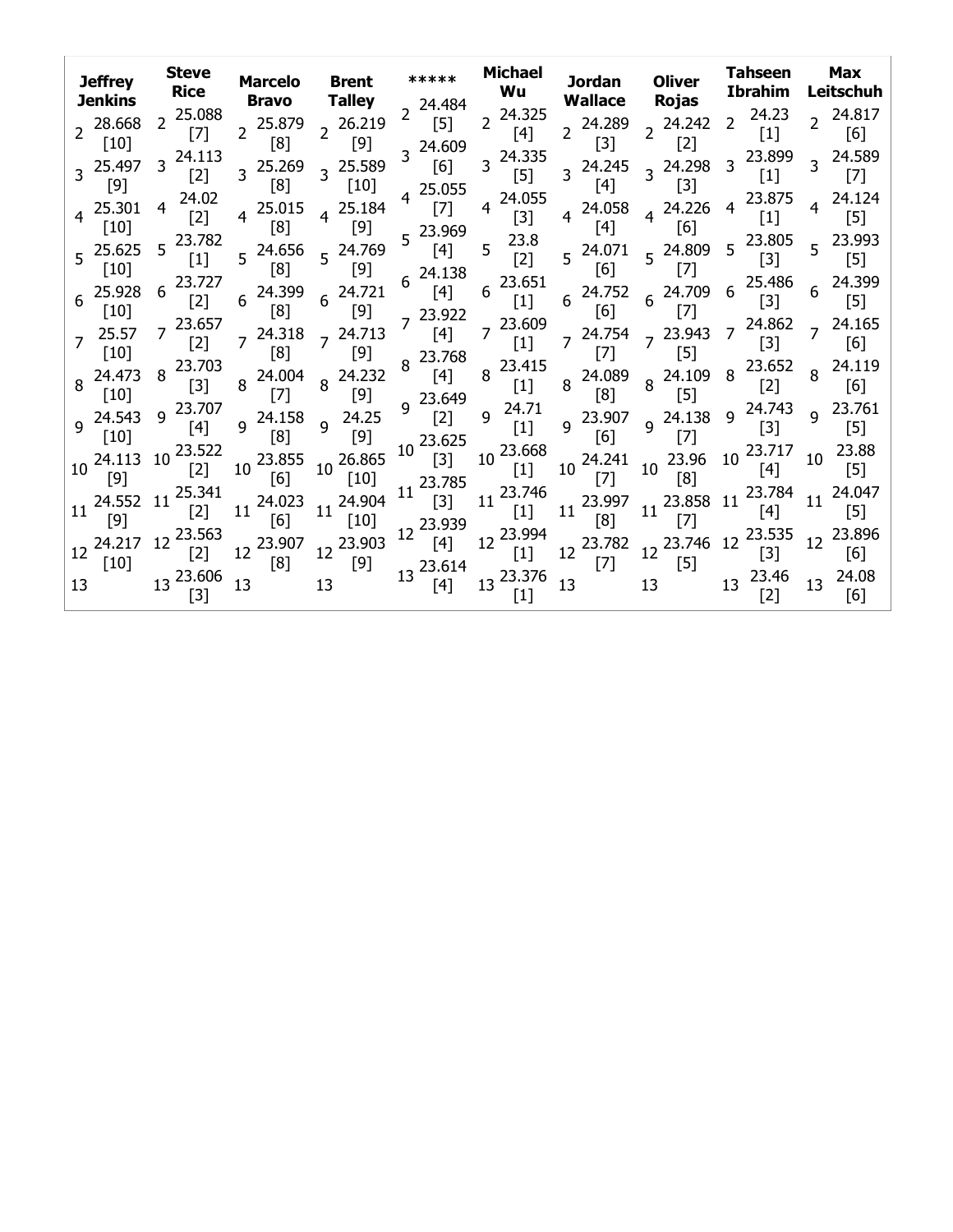|                                                                  | <b>Heat Results</b>                                                             |                                                                   |                                                         |                                                         |                                                                    |                                                                                   |                                                                                           |                                                                |                  |
|------------------------------------------------------------------|---------------------------------------------------------------------------------|-------------------------------------------------------------------|---------------------------------------------------------|---------------------------------------------------------|--------------------------------------------------------------------|-----------------------------------------------------------------------------------|-------------------------------------------------------------------------------------------|----------------------------------------------------------------|------------------|
| Heat Type:                                                       | 5 min -Qualifying                                                               |                                                                   |                                                         |                                                         |                                                                    |                                                                                   |                                                                                           |                                                                |                  |
| <b>Min By:</b>                                                   | <b>Best Lap</b>                                                                 |                                                                   |                                                         |                                                         |                                                                    |                                                                                   |                                                                                           |                                                                |                  |
| Date:                                                            | 8/4/2012 12:05 PM                                                               |                                                                   |                                                         |                                                         |                                                                    |                                                                                   |                                                                                           |                                                                |                  |
| <b>Williams</b>                                                  | <b>Steve Brooks</b>                                                             |                                                                   |                                                         |                                                         |                                                                    |                                                                                   |                                                                                           |                                                                |                  |
|                                                                  | <b>Heat Winner:</b>                                                             |                                                                   | Racer:                                                  | <b>Steve Brooks</b><br>23.428<br>7787                   | # of Laps:<br>13<br>This Round                                     |                                                                                   | <b>Gap from Leader:</b><br>72                                                             | Avg. Lap:<br>23.73                                             |                  |
|                                                                  |                                                                                 |                                                                   | Racer:                                                  | Marco Restivo                                           |                                                                    |                                                                                   |                                                                                           |                                                                |                  |
|                                                                  |                                                                                 |                                                                   |                                                         |                                                         | # of Laps:                                                         |                                                                                   | <b>Gap from Leader</b>                                                                    | Avg. Lap:                                                      |                  |
|                                                                  |                                                                                 |                                                                   |                                                         | 23.679                                                  | 13                                                                 |                                                                                   | 0.251                                                                                     | 24.025                                                         |                  |
|                                                                  | <b>2nd Place:</b>                                                               |                                                                   |                                                         | 3453                                                    | <b>This Round</b>                                                  |                                                                                   | 56                                                                                        |                                                                |                  |
|                                                                  |                                                                                 |                                                                   | Racer:                                                  | Christopher Wi                                          |                                                                    |                                                                                   |                                                                                           |                                                                |                  |
|                                                                  |                                                                                 |                                                                   |                                                         | 23.769                                                  | # of Laps:<br>13                                                   |                                                                                   | Gap from Leader:<br>0.341                                                                 | Avg. Lap:<br>24.195                                            |                  |
|                                                                  | Place:                                                                          |                                                                   |                                                         | $=1.021(4)$<br>SCORE<br>3529                            |                                                                    | his Round                                                                         | 49                                                                                        |                                                                |                  |
| Position                                                         |                                                                                 | Racer                                                             |                                                         | Best Lap                                                | Gap from Leader                                                    |                                                                                   | # of Laps                                                                                 | Average<br>Lap                                                 | <b>RPM</b>       |
| 4                                                                |                                                                                 | John Labay                                                        |                                                         | 23.82                                                   | 0.392                                                              |                                                                                   | 12                                                                                        | 24.486   1832                                                  |                  |
| 5                                                                |                                                                                 | Patrick Ferro                                                     |                                                         | 23.853                                                  | 0.425                                                              |                                                                                   | 12                                                                                        | 24.331 1744                                                    |                  |
| 6                                                                |                                                                                 | Kelly Widmann                                                     |                                                         | 23.884                                                  | 0.456                                                              |                                                                                   | 13                                                                                        | 24.254 3467                                                    |                  |
| 7                                                                |                                                                                 | Sean McKnight                                                     |                                                         | 23.977                                                  | 0.549                                                              |                                                                                   | 12                                                                                        | 24.463                                                         | 1221             |
| 8                                                                |                                                                                 | Samuel Kutscha                                                    | 24.075                                                  |                                                         | 0.647                                                              |                                                                                   | 12                                                                                        | 24.695 1214                                                    |                  |
| 9<br>10                                                          |                                                                                 | Alexander Cumm                                                    |                                                         | 24.1                                                    | 0.672<br>0.814                                                     |                                                                                   | 12<br>12                                                                                  | 24.541 2937                                                    |                  |
|                                                                  |                                                                                 | Robert Orr                                                        |                                                         | 24.242                                                  |                                                                    |                                                                                   |                                                                                           | 24.646 2297                                                    |                  |
| <b>Steve</b><br><b>Brooks</b><br>24.945<br>$\mathbf{1}$<br>$[1]$ | Lap Thass by Racer<br><b>Alexander</b><br>Cumm<br>26.024<br>$\mathbf{1}$<br>[6] | <b>Marco</b><br><b>Restivo</b><br>25.292<br>$\mathbf{1}$<br>$[2]$ | <b>Robert</b><br>Orr<br>26.325<br>$\mathbf{1}$<br>$[7]$ | <b>John</b><br>Labay<br>25.532<br>$\mathbf{1}$<br>$[3]$ | <b>Christopher</b><br><b>Wi</b><br>25.629<br>$\mathbf{1}$<br>$[4]$ | <b>Patrick</b><br><b>Ferro</b><br>26.722<br>$\mathbf{1}$<br>$\mathbf{1}$<br>$[9]$ | <b>Kelly</b><br><b>Sean</b><br><b>Widmann McKnight</b><br>25.751<br>$\mathbf{1}$<br>$[5]$ | <b>Samuel</b><br><b>Kutscha</b><br>26.6<br>$\mathbf{1}$<br>[8] | 27.505<br>$[10]$ |